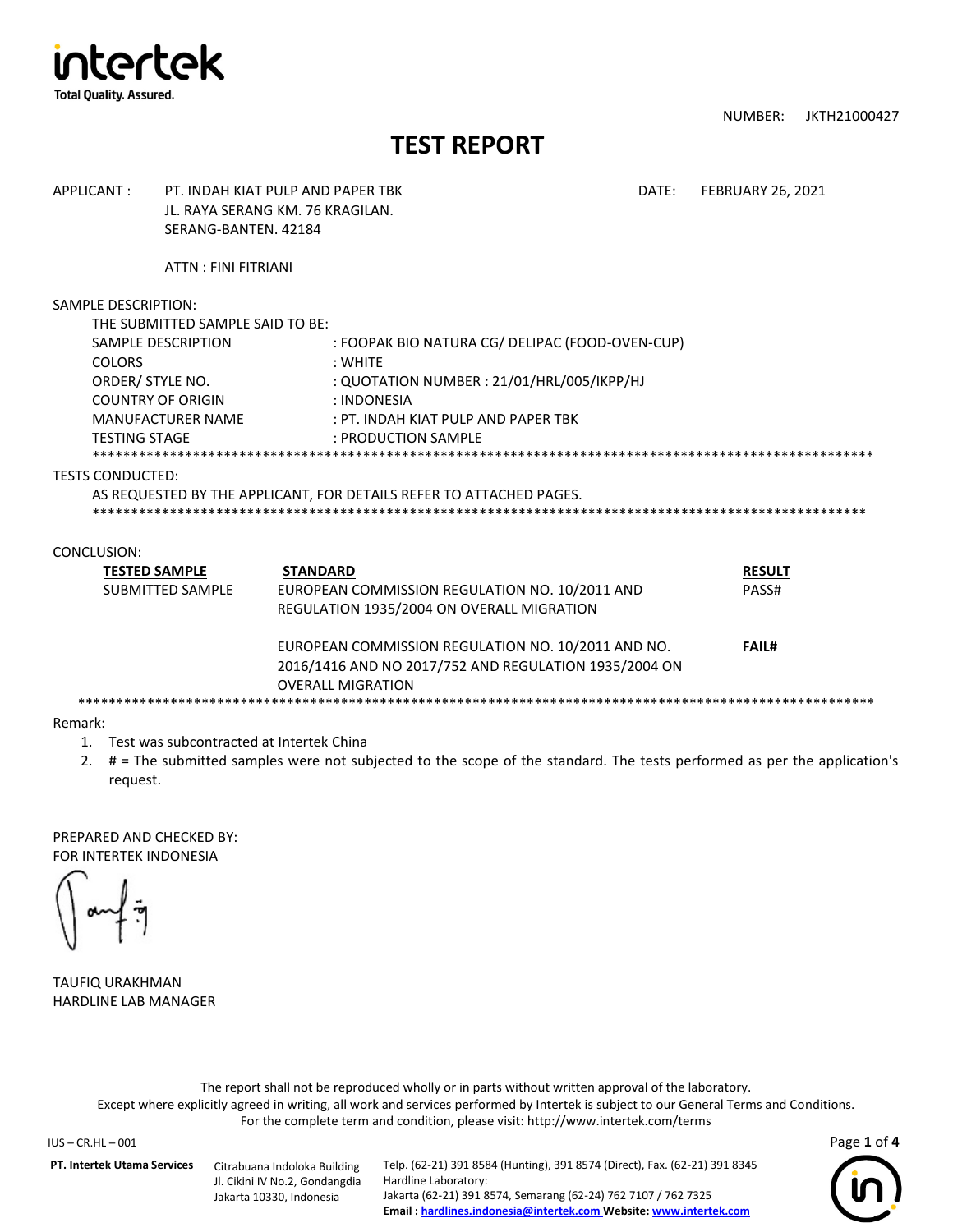

### Tests Conducted:

### 1 Overall Migration Test on Modified Polyphenylene Oxide (MPPO)

With reference to Commission Regulation (EU) No. 10/2011 and EN 1186-13:2002.

Test condition :

| Tested component | Food simulant | Time(hour) | Temperature(°C) |
|------------------|---------------|------------|-----------------|
|                  | MPPC          |            | つつに             |
|                  |               |            |                 |

|                  | Result | <b>Units</b>       | D.L. | Limits |
|------------------|--------|--------------------|------|--------|
| <b>Test Item</b> |        |                    |      |        |
| <b>MPPO</b>      |        | mg/dm <sup>2</sup> |      | 10     |

Remarks:

D.L. = Detection Limit

As per client's request, the above condition and food simulant were used for the test.

The limit was quoted from Commission Regulation (EU) No. 10/2011 for reference only .

Tested Component(s): See component list in the last section of this report

## 2 Overall Migration Test

As per Commission Regulation (EU) No. 10/2011 and its amendments.

| Test condition :     |                      |                    |      |            |    |                 |  |
|----------------------|----------------------|--------------------|------|------------|----|-----------------|--|
| Tested component     | Food simulant        |                    |      | Time(hour) |    | Temperature(°C) |  |
|                      | 10% (v/v) Ethanol    |                    |      |            |    | 100             |  |
| (1)                  | 3% (w/v) Acetic acid |                    | 4    |            |    | 100             |  |
|                      | 95%(v/v) Ethanol     |                    |      |            |    | 60              |  |
| <b>Test Item</b>     | Result               |                    | D.L. | Limit      |    |                 |  |
|                      |                      | <b>Units</b>       |      |            |    |                 |  |
| $10\%$ (v/v) Ethanol | 4                    | mg/dm <sup>2</sup> |      |            | 10 |                 |  |
| 3% (w/v) Acetic acid | $34*$                | mg/dm <sup>2</sup> |      |            | 10 |                 |  |
| 95% (v/v) Ethanol    | <b>ND</b>            | mg/dm <sup>2</sup> |      |            | 10 |                 |  |

Remarks:

D.L. = Detection Limit

**\* = Failed Item**

ND = Not detected

As per client's request, the above condition and food simulant were used for the test.

Ratio of food contact surface area to volume of component (1) used to establish the compliance of material or article = 1 dm<sup>2</sup> : 100 mL.

The report shall not be reproduced wholly or in parts without written approval of the laboratory. Except where explicitly agreed in writing, all work and services performed by Intertek is subject to our General Terms and Conditions. For the complete term and condition, please visit: http://www.intertek.com/terms

IUS – CR.HL – 001 Page **2** of **4**

**PT. Intertek Utama Services** Citrabuana Indoloka Building Jl. Cikini IV No.2, Gondangdia Jakarta 10330, Indonesia

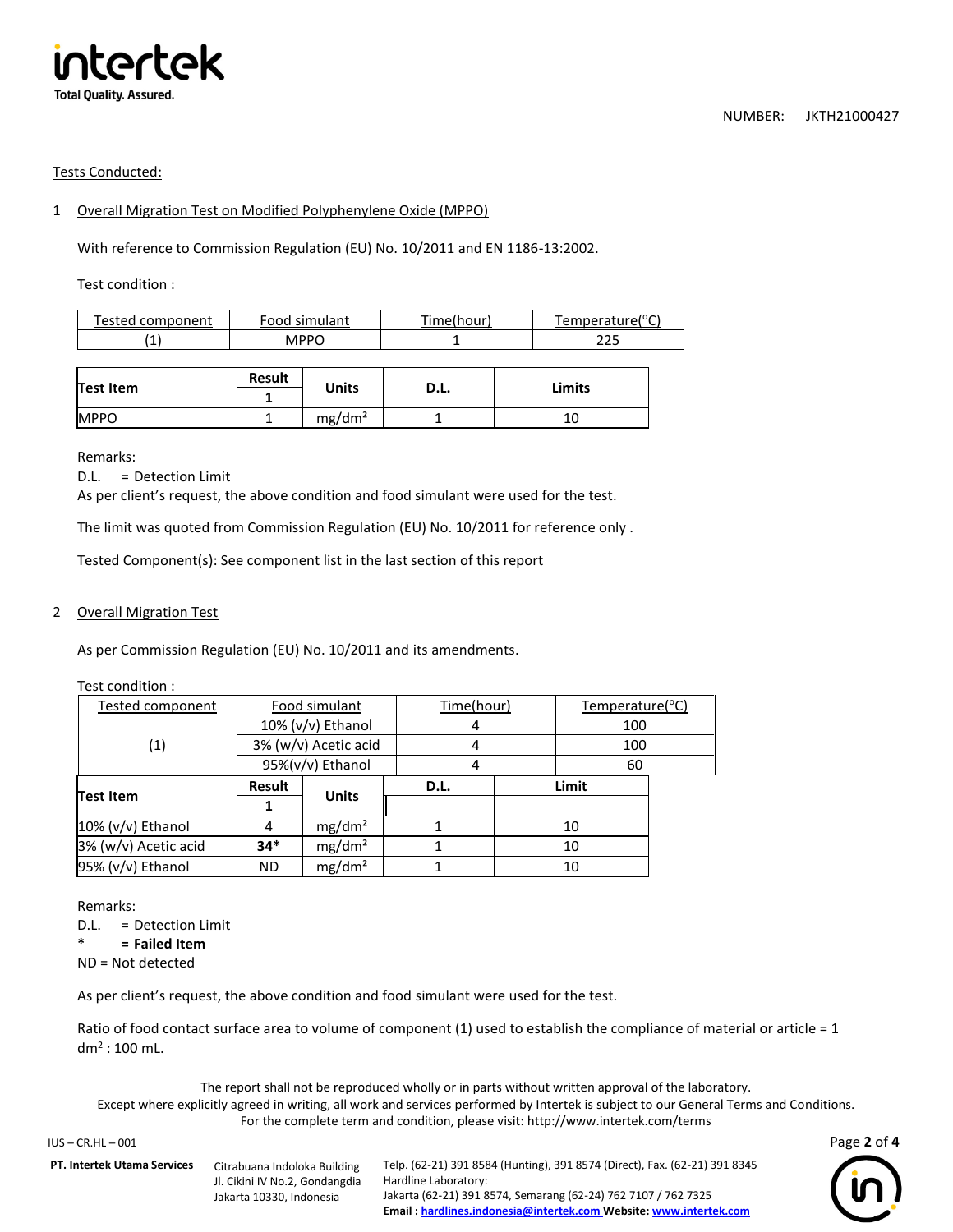Itertek **Total Quality. Assured.** 

NUMBER: JKTH21000427

#### **Component List**

| No.               | <b>Test Component Description(s)</b> |                    |
|-------------------|--------------------------------------|--------------------|
| $\left( 1\right)$ | Beige paper.                         |                    |
|                   |                                      |                    |
|                   | Date Sample Received                 | : February 8, 2021 |

| Date Salling Received | . February 6, ZUZI                      |
|-----------------------|-----------------------------------------|
| Testing Period        | : February 8, 2021 to February 26, 2021 |
|                       |                                         |
|                       |                                         |

END OF REPORT

*This report is made solely on the basis of your instructions and/or information and materials supplied by you. It is not intended to be a recommendation for any particular course of action. Intertek does not accept a duty of care or any other responsibility to any person other than the Client in respect of this report and only accepts liability to the Client insofar as is expressly contained in the terms and conditions governing Intertek's provision of services to you. Intertek makes no warranties or representations either express or implied with respect to this report save as provided for in those terms and conditions. We have aimed to conduct the Review on a diligent and careful basis and we do not accept any liability to you for any loss arising out of or in connection with this report, in contract, tort, by statute or otherwise, except in the event of our gross negligence or wilful misconduct.*

*WS/DN/RT/IS/AD*

The report shall not be reproduced wholly or in parts without written approval of the laboratory. Except where explicitly agreed in writing, all work and services performed by Intertek is subject to our General Terms and Conditions. For the complete term and condition, please visit: http://www.intertek.com/terms

IUS – CR.HL – 001 Page **3** of **4**

**PT. Intertek Utama Services** Citrabuana Indoloka Building

Jl. Cikini IV No.2, Gondangdia Jakarta 10330, Indonesia